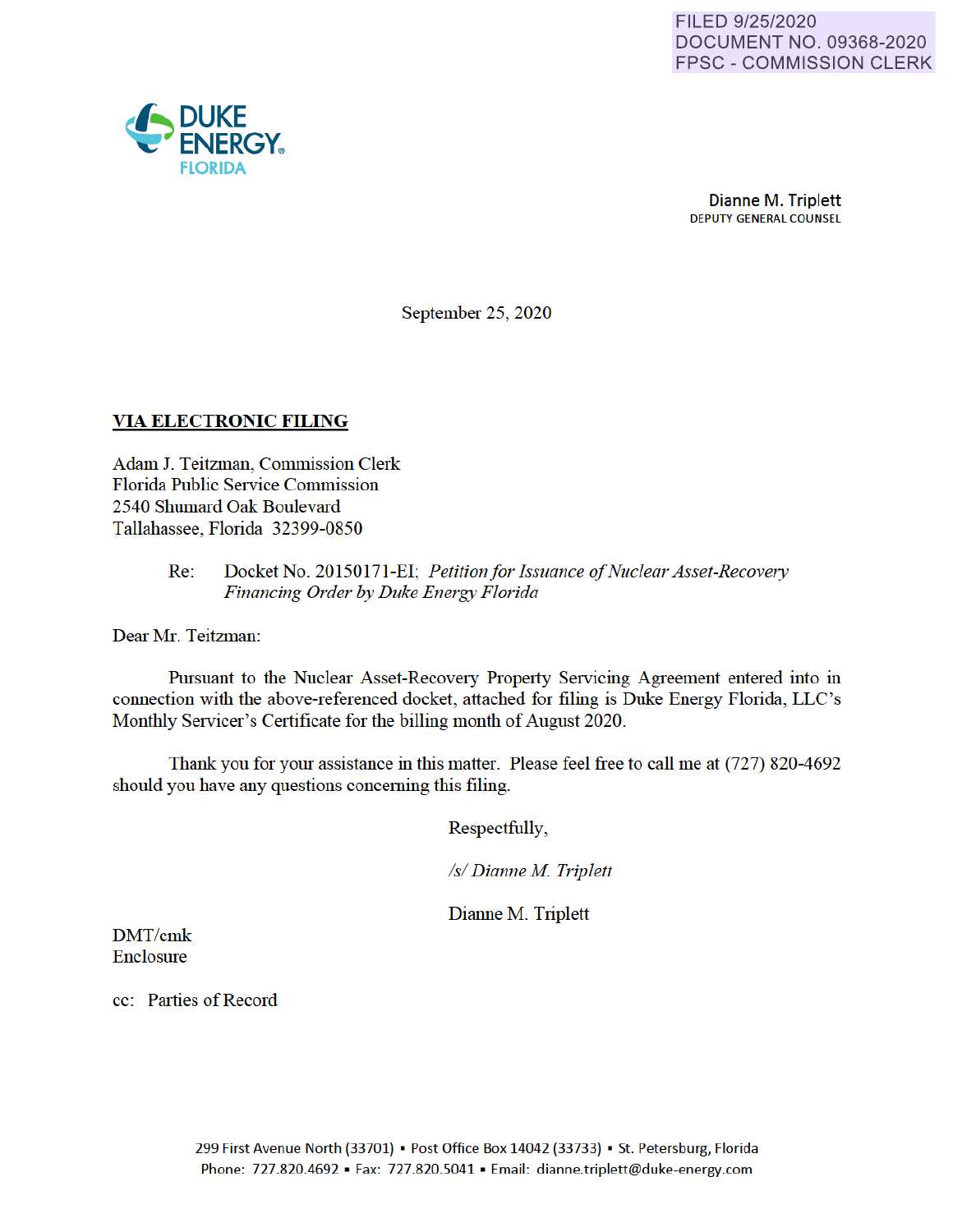## **CERTIFICATE OF SERVICE**

I HEREBY CERTIFY that a true and correct copy of the foregoing has been furnished via electronic mail to the following this  $25<sup>th</sup>$  day of September, 2020.

 */s/ Dianne M. Triplett*

|                                             | Attorney                          |
|---------------------------------------------|-----------------------------------|
| Theresa Tan                                 | C. Rehwinkel / J. Kelly           |
| Office of the General Counsel               | Office of Public Counsel          |
| Florida Public Service Commission           | c/o The Florida Legislature       |
| 2540 Shumard Oak Blvd.                      | 111 West Madison Street, Room 812 |
| Tallahassee, FL 32399-0850                  | Tallahassee, FL 32399-1400        |
| ltan@psc.state.fl.us                        | kelly.jr@leg.state.fl.us          |
|                                             | rehwinkel.charles@leg.state.fl.us |
| Jon C. Moyle, Jr. / Karen A. Putnal         |                                   |
| 118 North Gadsden Street                    | James W. Brew                     |
| Tallahassee, FL 32301                       | 1025 Thomas Jefferson Street, NW  |
| jmoyle@moylelaw.com                         | Eighth Floor, West Tower          |
| kputnal@moylelaw.com                        | Washington, DC 20007-5201         |
|                                             | jbrew@smxblaw.com                 |
| Robert Scheffel Wright / John T. LaVia, III |                                   |
| 1300 Thomaswood Drive                       |                                   |
| Tallahassee, FL 32308                       |                                   |
| schef@gbwlegal.com                          |                                   |
| jlavia@gbwlegal.com                         |                                   |
|                                             |                                   |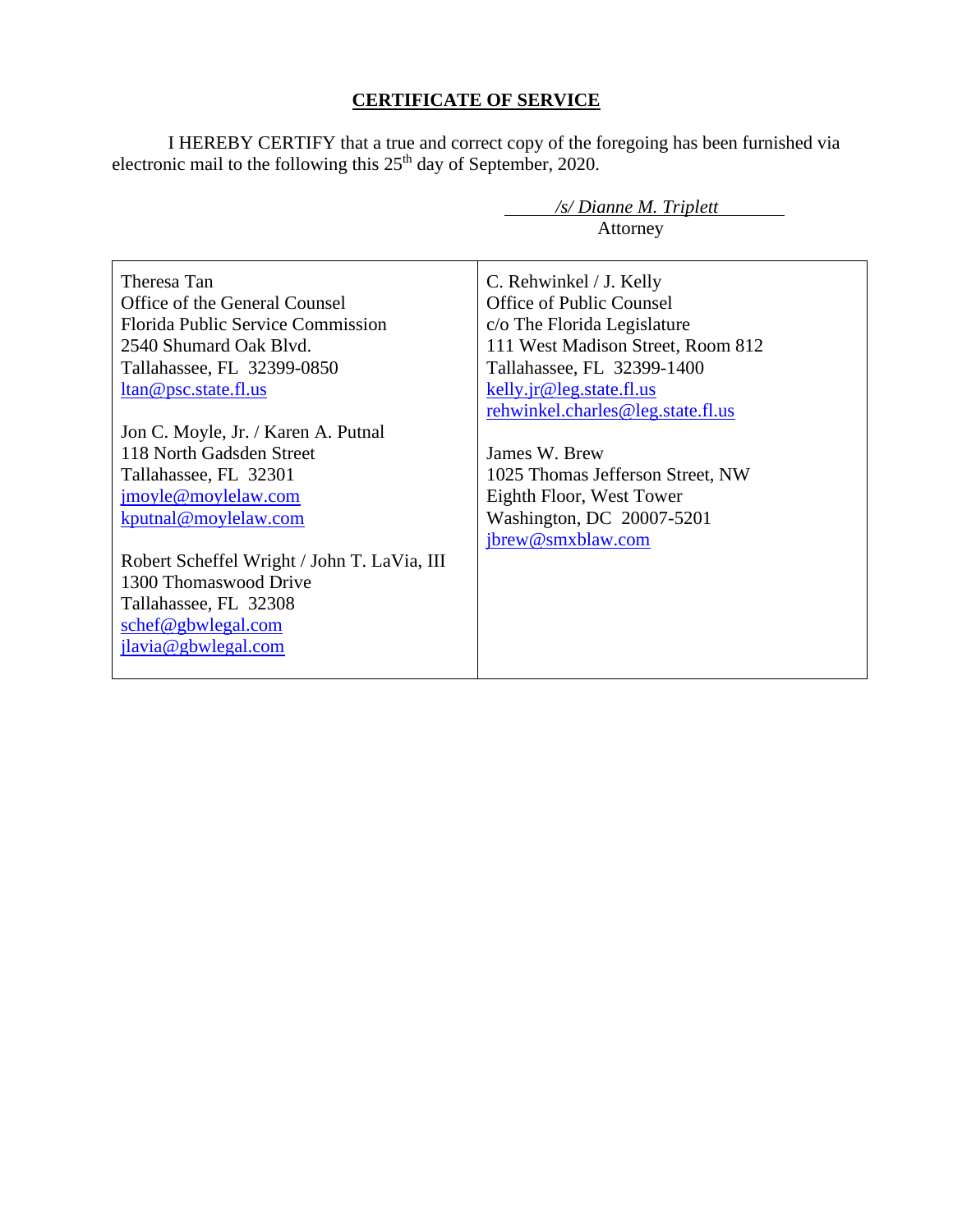# **MONTHLY SERVICER'S CERTIFICATE**

### **DUKE ENERGY FLORIDA PROJECT FINANCE, LLC**

#### **\$1,294,290,000 Series A Senior Secured Nuclear Asset‐Recovery Bonds**

Pursuant to SECTION 3.01(b) of the Nuclear Asset‐Recovery Property Servicing Agreement dated as of June 22, 2016 by and between Duke Energy Florida, Inc., as Servicer, and Duke Energy Florida Project Finance, LLC, as Issuer (the "Servicing Agreement"), the Servicer does hereby certify as follows:

Capitalized terms used but not defined in this Monthly Servicer's Certificate have their respective meanings as set forth in the Servicing Agreement. References herein to certain sections and subsections are references to the respective sections or subsections of the Servicing Agreement.

Current BILLING MONTH: August 2020

#### Current BILLING MONTH: 7/30/2020 ‐ 08/27/2020

| 324,455,756.85  |       |
|-----------------|-------|
| 5,495,904.77    | 1.69% |
| 28,988,371 09   |       |
| 464,318.90      | 1.60% |
| 1,551,629       |       |
| 23,749          | 1.53% |
| 112,430,730     |       |
| 2,059,456       | 1.83% |
| 717,659         |       |
| 10,817          | 1.51% |
| 11,125,353      |       |
| 277,838         | 2.50% |
| 2,895,919       |       |
| 11,164          | 0.39% |
|                 |       |
|                 |       |
|                 |       |
| 0.129%          |       |
|                 |       |
|                 |       |
| \$<br>5,257,035 |       |
| 444,537         |       |
| 22,347          |       |
| 1,969,692       |       |
| 11,173          |       |
| 265,765         |       |
| 10,375          |       |
| \$<br>7,980,924 |       |
| \$<br>7,980,924 |       |
|                 |       |